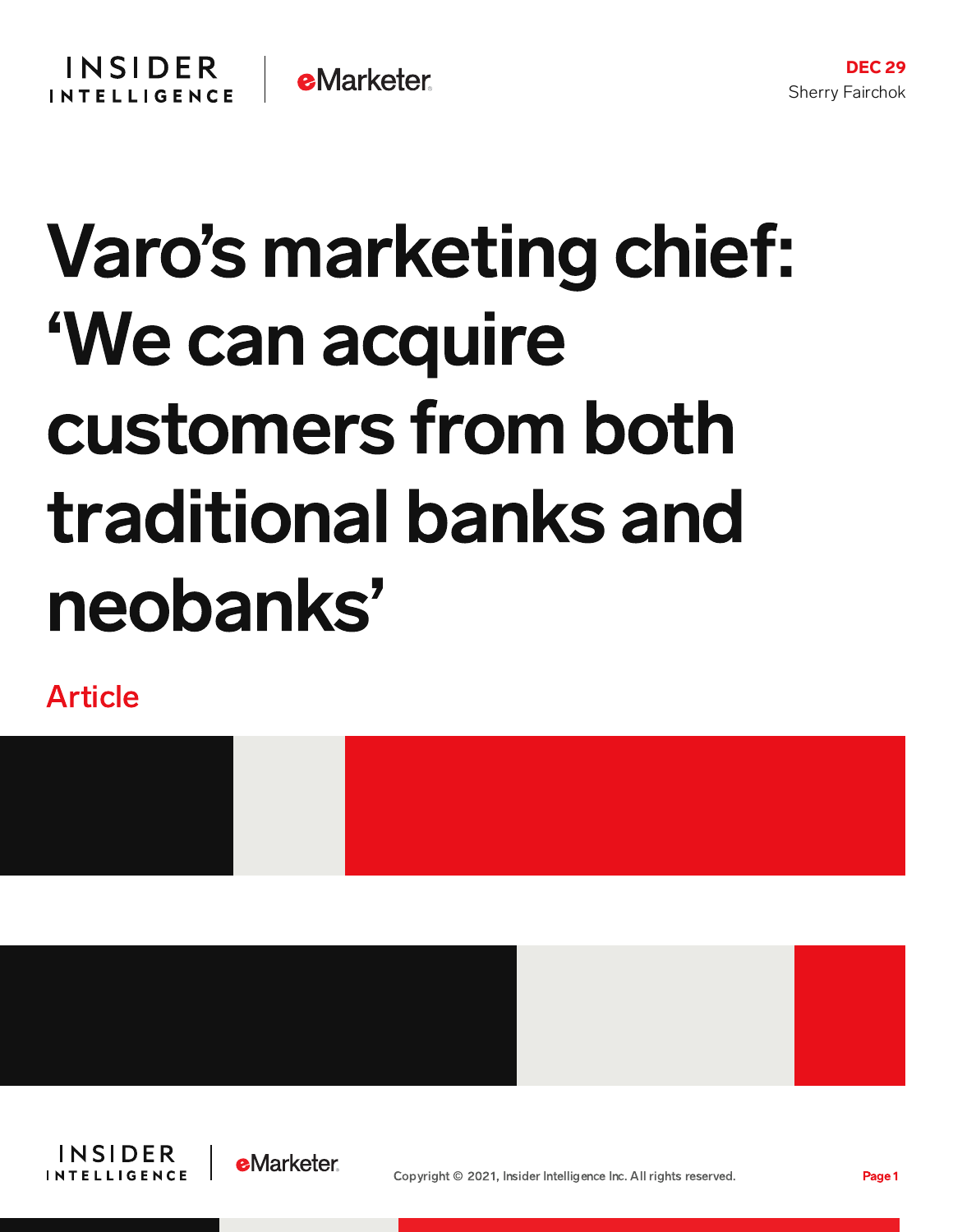When Insider Intelligence talked with Carolyn Feinstein, Varo Bank**'**s chief marketing, growth, and design officer, she plotted Varo's growth trajectory for us along the marketing funnel. That classic model depicts a customer's journey through all the stages of intimacy with a brand. The funnel starts with simple awareness of the brand and ends with advocacy— if customers like it enough, they promote the brand to others.

"Like many companies at our life stage, we've concentrated our marketing investment at the bottom of the marketing funnel," Feinstein told us, "to tune and optimize our acquisition engine and engagement capability." Only earlier this year did Varo start to advertise, she said and "tell our brand story at the top of the marketing funnel."

Feinstein also spoke with us about how the chief marketing officer role at neobanks more closely resembles the Silicon Valley model than a traditional bank's, and why she thinks Varo is uniquely positioned in the neobank-versus-traditional-bank competitive landscape.

The following has been edited for brevity and clarity.

## Insider Intelligence (II): How does the CMO role at neobanks differ from other industries?

Carolyn Feinstein (CF): Several viable models are in play in Silicon Valley, and that's what you're probably seeing in the neobanks. I'd imagine that there's not a fintech-specific organizational model right now.

What's interesting about tech marketing—and I'll put fintech in that bucket—is that, unlike many other businesses, these companies go through their life stages in 18-month, super-fast flywheels. The organizational construct and people that are ideal at one life stage might not be ideal at the next. It's why you see people moving so rapidly through these companies compared with other industries.

## II: What marketing challenges did you face last year, and how did those affect your priorities?

CF: Varo has a unique competitive advantage as an all-digital bank with a bank charter. That gives us the opportunity to acquire consumers both from traditional banks and from neobanks.

We're a few years behind in aggressive brand-building and advertising. Like many companies at our life stage, we've concentrated our marketing investment at the bottom of the marketing funnel to tune and optimize our acquisition engine and engagement capability.